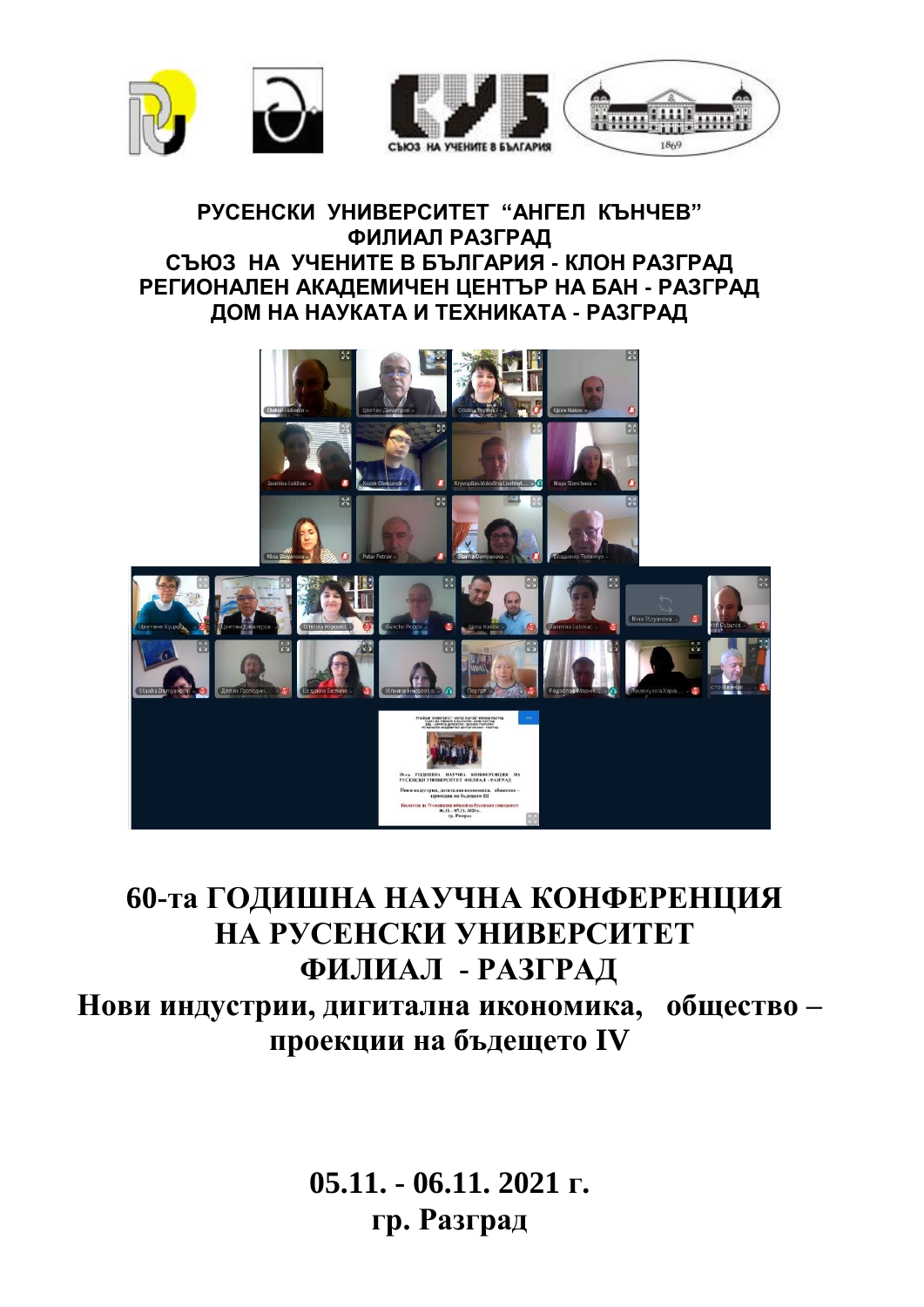# **П Р О Г Р А М А**

## **05. 11. 2021 г.**

| Откриване,      |            | НАЧИН НА ПРОВЕЖДАНЕ - ОНЛАЙН                            |
|-----------------|------------|---------------------------------------------------------|
| Приветствия     |            | https://meet.uni-ruse.bg/b/fht-4en-rjy                  |
| $11:00$ ч.      |            |                                                         |
|                 |            | Кристалохимично и прахово рентгеново дифракционно       |
|                 |            | изследване на клинопироксени - природни аналози на      |
|                 |            | синтетични пигменти                                     |
| ПЛЕНАРНИ        |            | Доц. д-р Яна Цветанова                                  |
| ДОКЛАДИ         |            | Институт по минералогия и кристалография "Акад. Иван    |
|                 |            | Костов", БАН, София                                     |
|                 |            | Подобряване ефективността на процесите и оборудването в |
| $11.10 - 12.30$ |            | хлебопроизводството                                     |
|                 |            | Доц. д-р Олексий Губеня                                 |
|                 |            | Национален Университет по хранителни технологии, Киев,  |
|                 |            | Украйна                                                 |
|                 |            | Заседание на секция "Химични технологии"                |
| $13.30 - 15.30$ |            | https://bbb.uni-ruse.bg/b/tha-77y-ezp                   |
| $13.30 - 15.30$ |            | Заседание на секция "Биотехнологии и хранителни         |
|                 |            | технологии"                                             |
|                 |            | https://meet1.uni-ruse.bg/b/ern-qd4-4kc                 |
|                 |            |                                                         |
|                 |            | Постер сесия - секция "Химични технологии"              |
| 06.11.2021r.    | 9.30-11.30 | https://meet.uni-ruse.bg/b/fht-4en-rjy                  |
|                 |            | Постер сесия - секция "Биотехнологии и хранителни       |
|                 | 9.30-11.30 | технологии"                                             |
|                 |            | https://meet1.uni-ruse.bg/b/n9p-djm-zye                 |
|                 |            | Закриване на конференцията                              |
|                 | 11.30      | https://meet.uni-ruse.bg/b/fht-4en-rjy                  |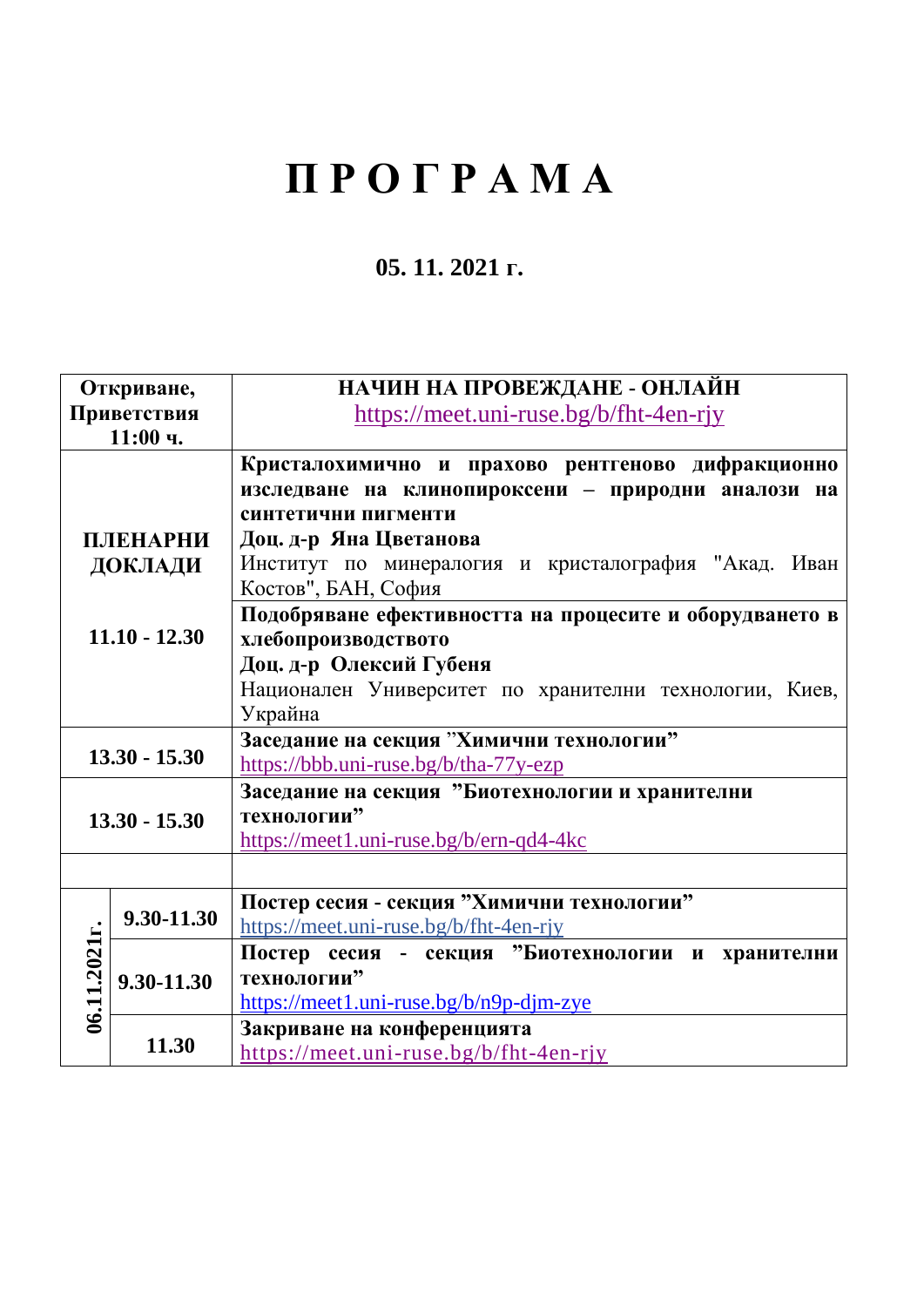| <b>Friday 5 November 2021</b>   |                                                                                                                                                                                                                                                                                                                     |
|---------------------------------|---------------------------------------------------------------------------------------------------------------------------------------------------------------------------------------------------------------------------------------------------------------------------------------------------------------------|
| $11:00 - 12:30$                 | <b>Opening, plenary session: ONLINE</b><br>Session Chair: Assoc. Prof. Tsvetan Dimitrov, PhD<br>https://meet.uni-ruse.bg/b/fht-4en-rjy                                                                                                                                                                              |
| FRI-ONLINE-KS(R)-01:            | Assoc. Prof. Yana Tzvetanova, PhD<br>Institute of Mineralogy and Crystallography, BAS - Sofia<br>Crystal chemical and powder X-ray diffraction study of clinopyroxenes -<br>natural analogues of synthetic pigments                                                                                                 |
| FRI- ONLINE-KS(R)-02:           | Assoc. prof. Oleksii Gubenia<br>National University of Food Technologies, Kyiv, Ukraine<br>Improving the efficiency of processes and equipment of baking production                                                                                                                                                 |
|                                 |                                                                                                                                                                                                                                                                                                                     |
| $13:30 - 15:30$                 | <b>Parallel Scientific Sessions ONLINE</b>                                                                                                                                                                                                                                                                          |
| FRI-ONLINE-1-CT(R)              | <b>Chemical Technologies</b><br>Session Chair: Assoc. Prof. Temenuzhka Haralanova, PhD<br>https://bbb.uni-ruse.bg/b/tha-77y-ezp                                                                                                                                                                                     |
| FRI-ONLINE-1-CT(R)-01:          | Synthesis of garnet pigments at low temperature<br>Fila Yovkova, Irena Markovska, Tsvetan Dimitrov                                                                                                                                                                                                                  |
| FRI-ONLINE-1-CT(R)-02:          | Cross-border regions collaborate for blue growth. Part 1. Exploratory<br>monitoring of aquatic ecosystems<br>Sevdalina Turmanova, Sabina Nedkova, Plamena Atanasova, Emilya<br>Ivanova, Anife Veli, Aleksandar Dimitrov, Nikola Todorov, Velyana<br>Georgieva, Blagovesta Midyurova, Stela Naydenova, Elena Mollova |
| FRI-ONLINE-1-CT(R)-03:          | Cross-border regions collaborate for blue growth. Part 2 - indicators<br>(factors) influencing the life cycle of biocenosis organisms<br>Magdalena Mitkova, Yancho Hristov, Antonia Ilieva, Ganka<br>Kolchakova                                                                                                     |
|                                 |                                                                                                                                                                                                                                                                                                                     |
|                                 |                                                                                                                                                                                                                                                                                                                     |
| $15:45 - 17:15$                 | <b>Parallel Scientific Sessions ONLINE</b>                                                                                                                                                                                                                                                                          |
| FRI-ONLINE-1-BFT(R)             | <b>Biotechnologies and Food Technologies</b><br>Session Chair: Assoc. Prof. Iliana Kostova, PhD<br>https://meet1.uni-ruse.bg/b/ern-qd4-4kc                                                                                                                                                                          |
| FRI-ONLINE-1-BFT(R)-01:         | Development of a new type of alcoholic ice cream<br>Oksana Kochubei-Litvinenko, Tetiana Osmak, Uliana Kuzmyk, Artur<br>Mykhalevych                                                                                                                                                                                  |
| FRI-ONLINE-1-BFT(R)-02:         | Energy parameters of the process of ultrafine grinding of medicinal and<br>cosmetic components in a bead mill                                                                                                                                                                                                       |
| FRI-ONLINE-1-BFT(R)-03:         | Kateryna Hrininh, Oleksii Gubenia<br>Influence of vacuum cooling method on quality indices of bread<br>Kozak, Ivanna Nazarenko,<br>Oleksandr<br>Mykola Desyk,<br>Yuliya<br>Telychkun, Volodymyr Telychkun                                                                                                           |
| FRI-ONLINE-1-BFT(R)-04:         | Lactose intolerance and oral health<br>Reni Syarova, Tsanka Nedyalkova, Petar Shentov, Zlatina Chengolova                                                                                                                                                                                                           |
| FRI-ONLINE -1-BFT(R)-05:        | Spectrophotometric analysis of retinol and beta-carotene in milk<br>Tsanka Nedyalkova, Zlatina Chengolova                                                                                                                                                                                                           |
| FRI-ONLINE -1-BFT(R)-06:        | Technological aspects in the application of edible coatings<br><b>Stefan Stefanov</b>                                                                                                                                                                                                                               |
| <b>Saturday 6 November 2021</b> |                                                                                                                                                                                                                                                                                                                     |
| $09:00 - 12:00$                 | <b>Parallel Poster Sessions ONLINE</b>                                                                                                                                                                                                                                                                              |
| $SAT-ONLINE-P-2-CT(R)$          | <b>Chemical Technologies</b><br><b>Session Chair: Assoc. Prof. Tsvetan Dimitrov, PhD</b><br>https://meet.uni-ruse.bg/b/fht-4en-rjy                                                                                                                                                                                  |
| SAT-ONLINE-P-2-CT(R)-01:        | Possibility for use of old drugs in the therapy of new diseases<br>Nadya Agova, Stanislava Georgieva, Mariya Koleva, Momchil Lambev                                                                                                                                                                                 |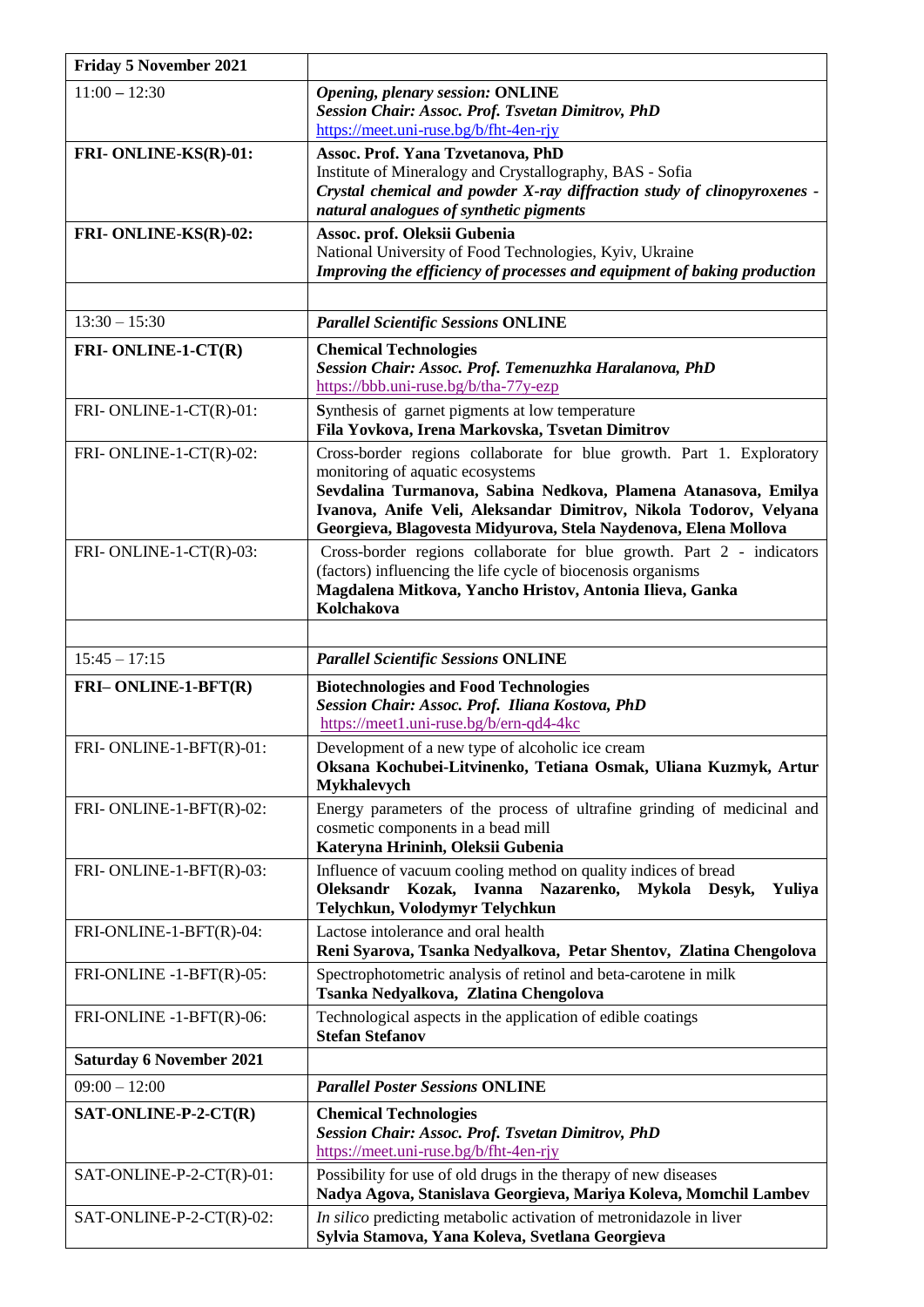| SAT-ONLINE-P-2-CT(R)-03:  | Comparative analysis of biodiesel production technologies using suitable<br>raw materials<br><b>Evgeniy Ganev, Venko Beschkov</b>                                                                          |
|---------------------------|------------------------------------------------------------------------------------------------------------------------------------------------------------------------------------------------------------|
| SAT-ONLINE-P-2-CT(R)-04:  | Bioactive glass crystalline materials obtained by sol-gel method<br>Olena Khomenko, Tsvetan Dimitrov, Daryna Filonenko                                                                                     |
| SAT-ONLINE-P-2-CT(R)-05:  | Study of diopside ceramic pigments with rare earth elements<br>Tsvetan Dimitrov, Rositsa Titorenkova                                                                                                       |
| SAT-ONLINE-P-2-CT(R)-06:  | Effect of temperature on the kinetics of oleic acid esterification process with<br>trimethylol propane (TMP)<br>Vasil Kopchev, Stanislav Bayryamov                                                         |
| SAT-ONLINE-P-2-CT(R)-07:  | Continuous constant voltage anodizing of aluminum<br>Christian Girginov, Temenuzhka Haralanova, Angel Dishliev, Stephan<br><b>Kozhukharov</b>                                                              |
| SAT-ONLINE-P-2-CT(R)-08:  | Single-factor analysis on the kinetics of oleic acid esterification process with<br>trimethylol propane (TMP) at different amounts of p-TSA as catalyst<br>Vasil Kopchev, Stanislav Bayryamov              |
| SAT-ONLINE-P-2-CT(R)-09:  | Synthesis of 6-nitro- and 6-amino- derivatives of 2-(2,4-dioxo-1,3-<br>diazaspiro[4.5]decan-3-yl)-1H-benzo[de]isoquinoline-1,3(2H)-dione<br>Marin Marinov, Iliana Kostova, Iliana Nikolova, Neyko Stoyanov |
|                           |                                                                                                                                                                                                            |
| SAT-ONLINE-P-2-BFT(R)     | <b>Biotechnologies and Food Technologies</b><br>Session Chair: Prof. Stanka Damyanova, DSc<br>https://meet1.uni-ruse.bg/b/n9p-djm-zye                                                                      |
| SAT-ONLINE-P-2-BFT(R)-01: | Lean-production: principles and tools<br>Yuliya Telychkun, Volodymyr Telychkun,<br>Oksana Vasheka, Vitalii<br><b>Rachok</b>                                                                                |
| SAT-ONLINE-P-2-BFT(R)-02: | Development of cheese filling technology for meat industry, in conditions of<br>deficiency of dairy raw materials<br>Vitalii Rudiuk, Vasyl Pasichnyi, Tetyana Khorunzha                                    |
| SAT-ONLINE-P-2-BFT(R)-03: | Advanced technical solutions for yeast dough kneadind<br>Vitalii Rachok, Yuliya Telychkun, Volodymyr Telychkun                                                                                             |
| SAT-ONLINE-P-2-BFT(R)-04: | Use of alternative sweeteners in ice cream<br>Galyna Polischuk, Oksana Bass                                                                                                                                |
| SAT-ONLINE-P-2-BFT(R)-05: | Development and marketing trends of flexible packaging materials<br>Nataliya Kulyk, Mariia Alipatova                                                                                                       |
| SAT-ONLINE-P-2-BFT(R)-06: | Simulation modeling of the ultrafine grinding process in a bead mill<br>Kateryna Hrininh, Olena Chepelyuk, Igor Litovchenko                                                                                |
| SAT-ONLINE-P-2-BFT(R)-07: | The biomass of coniferous plant species as a bioenergy resource $-$ mini<br>review<br>Stanko Stankov, Hafize Fidan, Albena Stoyanova                                                                       |
| SAT-ONLINE-P-2-BFT(R)-08: | Grape seed antioxidants<br>Simona Ivanova, Yavor Ivanov                                                                                                                                                    |
| SAT-ONLINE-P-2-BFT(R)-09: | Effect of chickpea flour on some indicators of wheat cake dough and quality<br>of products<br>Valentina Chonova, Rosen Chochkov, Petya Ivanova                                                             |
| SAT-ONLINE-P-2-BFT(R)-10: | Grape antioxidants in meat and meat products<br>Velina Yordanova, Yavor Ivanov                                                                                                                             |
| SAT-ONLINE-P-2-BFT(R)-11: | Study of the magnesium content in gluten-free<br>Dana Stefanova, Denka Zlateva                                                                                                                             |
| SAT-ONLINE-P-2-BFT(R)-12: | Producing biogas by appliyng electrical charge<br>Venko Beschkov, Ivan Angelov                                                                                                                             |
| SAT-ONLINE-P-2-BFT(R)-13: | Microbiological evaluation of ready-to-eat sunflower seeds<br>Iliana Kostova, Stanka Damyanova                                                                                                             |